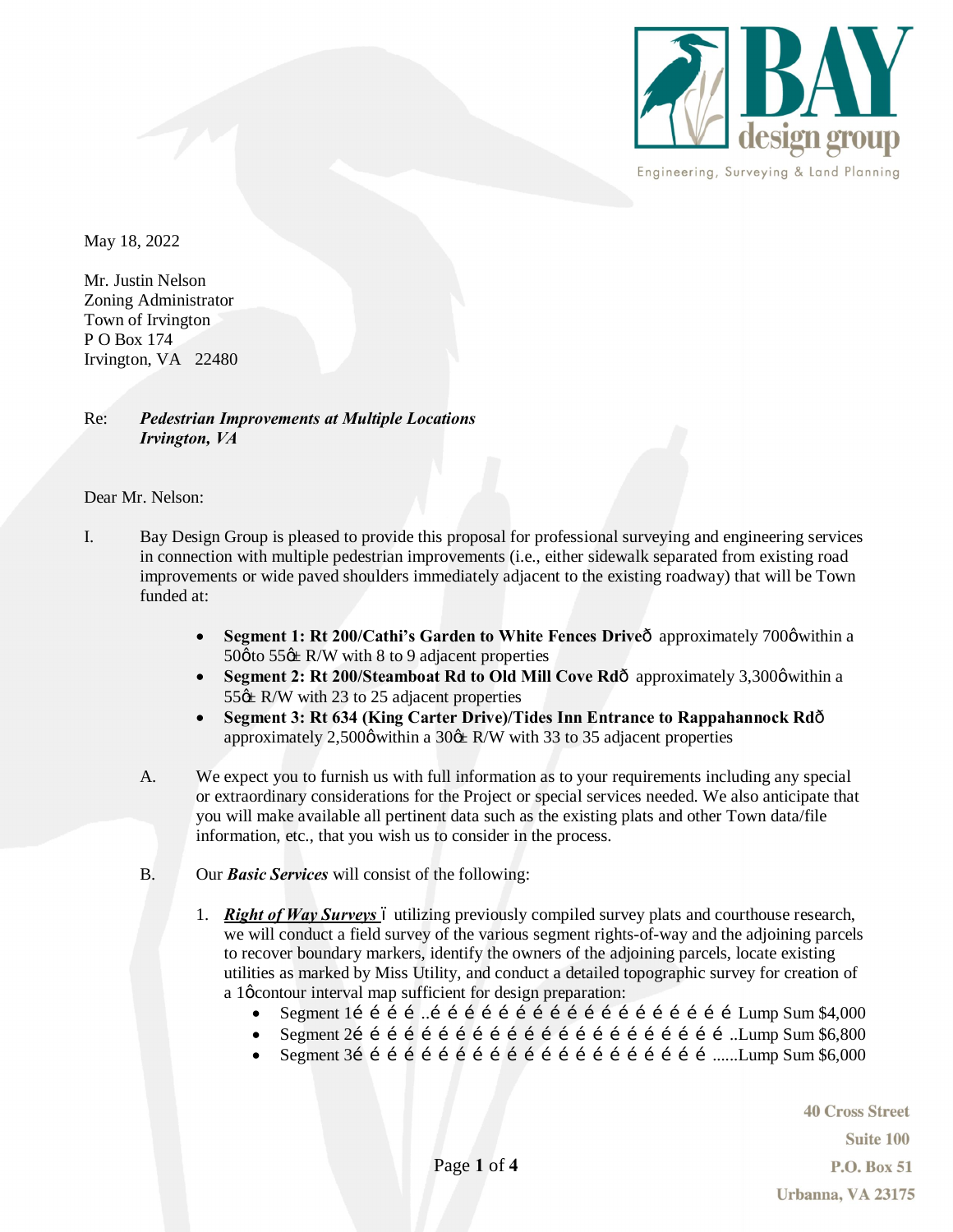- 2. *Feasibility Plans* 6 utilizing the Right of Way survey data we will prepare base sheets for the various segments; identify a probable pedestrian improvement location and style (separate sidewalk or paved shoulder) with VDOT coordination and input; generally define how the route and style impacts other roadway infrastructure and topographic features; and prepare an order of magnitude construction cost estimate. This data will be provided to the Town for review and decision about which segments to continue with detailed design:
	- · Segment 1………………………………………………………..Lump Sum \$4,800
	- · Segment 2………………………………………………………..Lump Sum \$6,200
	- · Segment 3………………………………………………………..Lump Sum \$5,700
- 3. *Final Site Plans* 6 utilizing the Town selected feasibility plan(s), we will prepare a final site plan for the specific segments with necessary details as normally required for a project of this nature and in conformance with the Town of Irvington, Lancaster County, and VDOT requirements. This plan set will include existing site data; clearing and demolition plans; sidewalk or paved shoulder layout, grading and drainage plans, erosion and sediment control plans; certified construction traffic management plan as required to identify the traffic control elements which must be provided by the contractor; and on-plan notes, detail and specifications suitable for Town, County and VDOT review. The plan set will be submitted to the Town, County and VDOT and we will work with the appropriate agencies to address comments prior to plan set approval:
	- · Segment 1……………………………………………………….….Lump Sum \$9,000
	- · Segment 2………………………………………………………....Lump Sum \$32,500
	- · Segment 3…………………………………………………………Lump Sum \$26,500
- 4. *Easement Acquisition Assistance/Plat Preparation* 6 upon completion of the final site plan and after determination of necessary off-site easements, we will assist you and the Townøs attorney in obtaining the necessary easements by the preparation of individual easement plats to accompany the Town prepared Deeds that will get recorded in the Lancaster County Clerk's Office……………...……………………..…………..……….…Fees to be determined
- 5. *Bid/Construction Phases* we will assist the Town and your contractor in these phases of the development as requested. The scope and fee for these phases of work will be coordinated with you prior to performing any work in these phases of the project.
- C. *Additional Services* as you request.
- II. *Payment* for our services will be as follows: The aforementioned lump sum fees are based on the Labor Costs for services rendered by our principals and employees assigned to the Project and will be billed monthly on a õpercentage completeö basis. Hourly tasks, additional services, and reimbursable expenses will be billed monthly in accordance with the following rates:

| A. Labor: |  |
|-----------|--|
|           |  |
|           |  |
|           |  |
|           |  |
|           |  |
|           |  |
|           |  |
|           |  |
|           |  |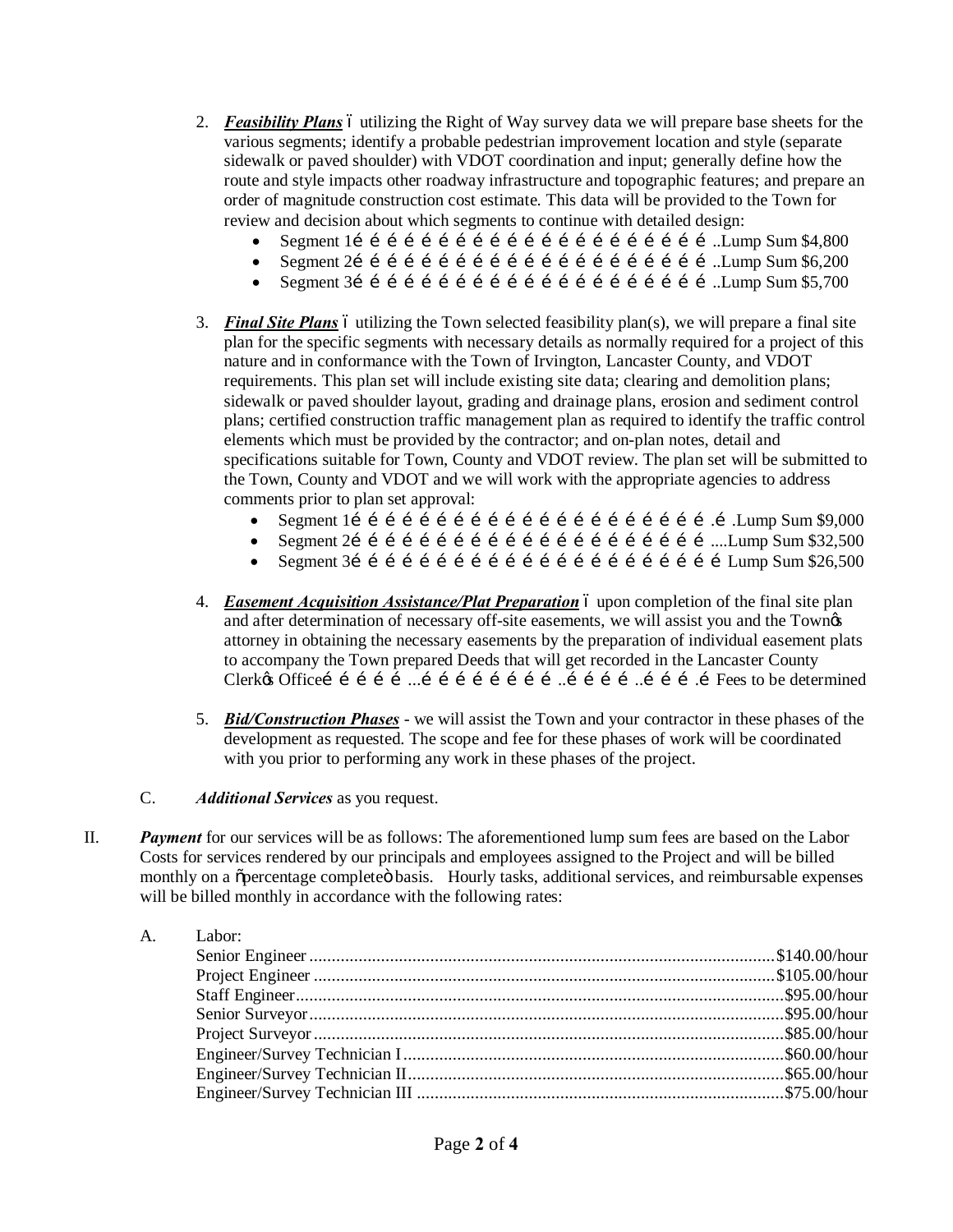- B. Reimbursement for Expenses: at 1.15 times cost for Printing, Copies, Postage, Photographs and Other Expenses.
- C. If delays in your project require protracted delays in the commencement or performance of our work, we reserve the right to adjust our charges to conform to the labor rate schedule in effect when services are in fact being rendered.
- III. It is necessary that you advise us in writing at an early date if you have budgetary limitations for our services. We must accept any such limitations as being realistic and will then endeavor to work within those limitations. Engineering, planning and survey work will be scheduled and performed in phases and sequences which conform to customary engineering and surveying practices.
- IV. Current Regulatory procedures allow for consideration of information for permit approval that may preclude the approval of a particular process or the permit itself for this work. We will use our best efforts to provide the information to obtain the permits associated with this work but no guarantee of permit approval or permit conditions can be made.
- V. Statements for professional services are payable upon presentation. Accounts not paid within thirty days shall be subject to a finance charge of one and one-half percent per month (18% per year). Client agrees to pay all costs of collection, including reasonable attorney's fees. Any action or other judicial proceedings for breach or enforcement of this contract may, at the option of Bay Design Group, be commenced and conducted in any court of competent jurisdiction in Gloucester County, Middlesex County or Lancaster County, Virginia.
- VI. The drawings and specifications prepared under this Contract shall become the property of the Client upon completion and payment for the services. The Client shall neither reuse nor make any modifications to the drawings and specifications without the prior written authorization of Bay Design Group. The Client agrees, to the fullest extent permitted by law, to indemnify and hold harmless Bay Design Group against all damages, liabilities or costs, including reasonable attorneys of fees and costs, arising from any changes made by anyone other than Bay Design Group. All electronic files shall remain the property of Bay Design Group.
- VII. Bay Design Group will be indemnified against claims from any information or services provided and used, as a requirement by the client.
	- A. Bay Design Group is not required to check or verify client-provided information for technical adequacy or compliance with any portion of the project designed by the client to consultants.
	- B. Bay Design Group assumes no responsibility for the accuracy of information provided by the client or design information provided by others, excluding Bay Design Group & subconsultants.
	- C. The client agrees to defend and indemnify Bay Design Group for any delays, costs, losses, or damages caused by false, inaccurate, or non-compliant information provided by the client or the clientos consultants.